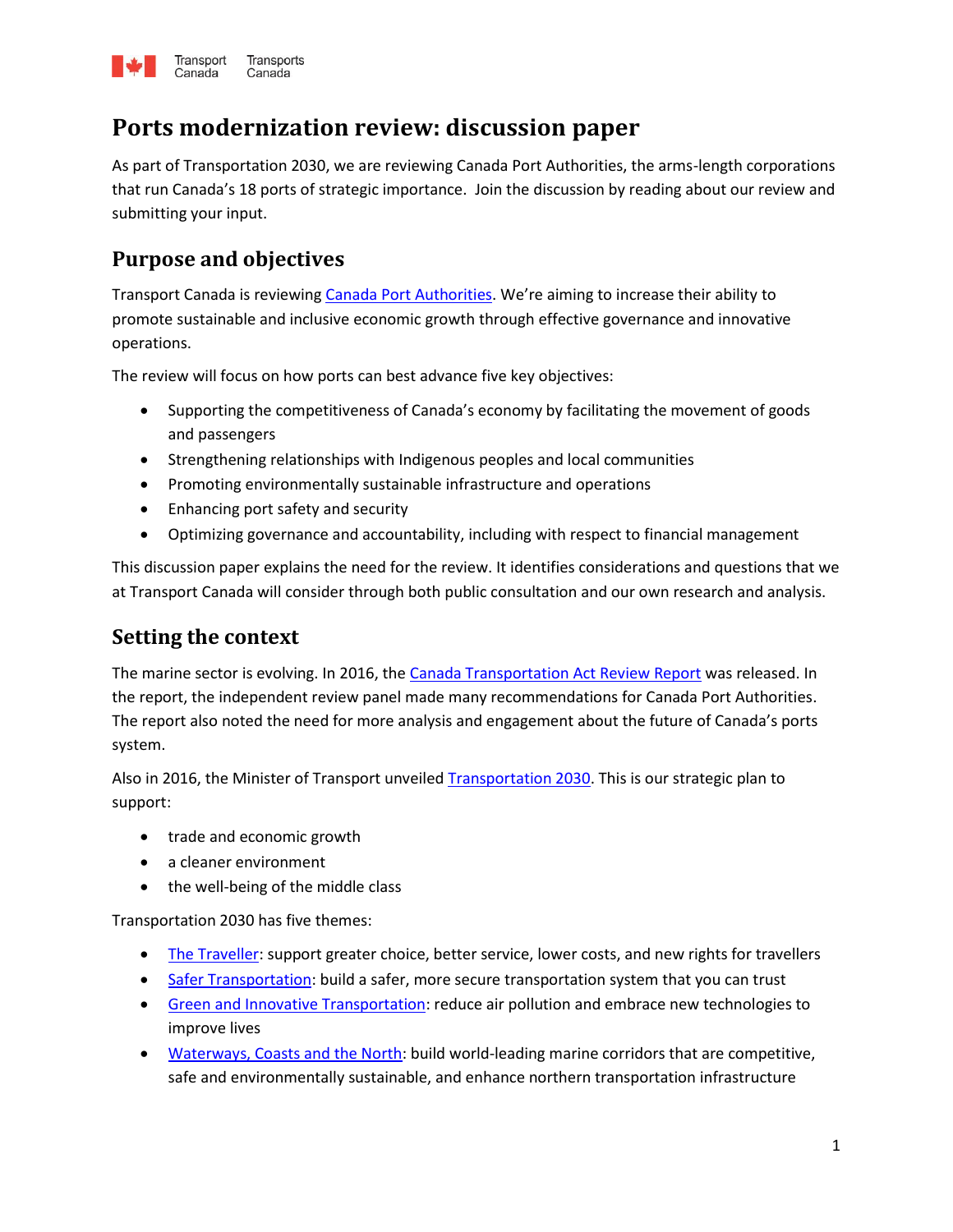

 [Trade Corridors to Global Markets:](https://www.tc.gc.ca/eng/future-transportation-canada-trade-corridors-global-markets.html) improve the performance and reliability of our transportation system to get products to markets to grow Canada's economy

Ports will be big contributors. They will help us:

- improve our transportation system and how we get products to market
- grow our economy
- build world-class marine corridors that are competitive, safe and environmentally sustainable

As a plan, Transportation 2030 reflects much consultation with Canadians. Canadians told us that government, industry, Indigenous groups and communities must work together to strengthen the competitiveness of ports. We also heard that we must go beyond infrastructure investments. We need to use innovation, policy, regulations, partnerships and creativity to improve the efficiency of supply chains.

## **How Canada's port system is structured**

The 1995 National Marine Policy and the 1998 [Canada Marine Act](http://laws-lois.justice.gc.ca/eng/acts/C-6.7/) form the basis for today's port system.

The Policy laid out a detailed model for Canada's marine transportation system. Its key principles emphasized accountability to users and the public, business discipline and self-sufficiency. This was done to shift the cost of port operations from the general taxpayer to users.

The Act, meanwhile, placed federal ports of national significance on a commercial footing by creating 18 Canada Port Authorities. It also began the divestiture of other ports owned by Transport Canada to local interests such as provincial governments, municipalities and private organizations.

Together, these changes promoted a more competitive, effectively managed and sustainable port system.

### **Why ports are important**

Canada is a very large trading nation. Canadians rely on the port system for the goods they use and consume, and for getting their merchandise to domestic and international markets.

In 2017, ports and marine shipping carried almost:

- $\bullet$  \$101 billion (19%) of Canada's **exports** to world markets
- \$116 billion (21%) of Canada's total **imports** by value

The commodities with the biggest shares of marine **exports** were:

- petroleum products (23.8%)
- grains and oilseeds (15.8%)
- mineral or stone products (9.5%)
- base metals (9.0%)
- pulp or paper products (7.2%)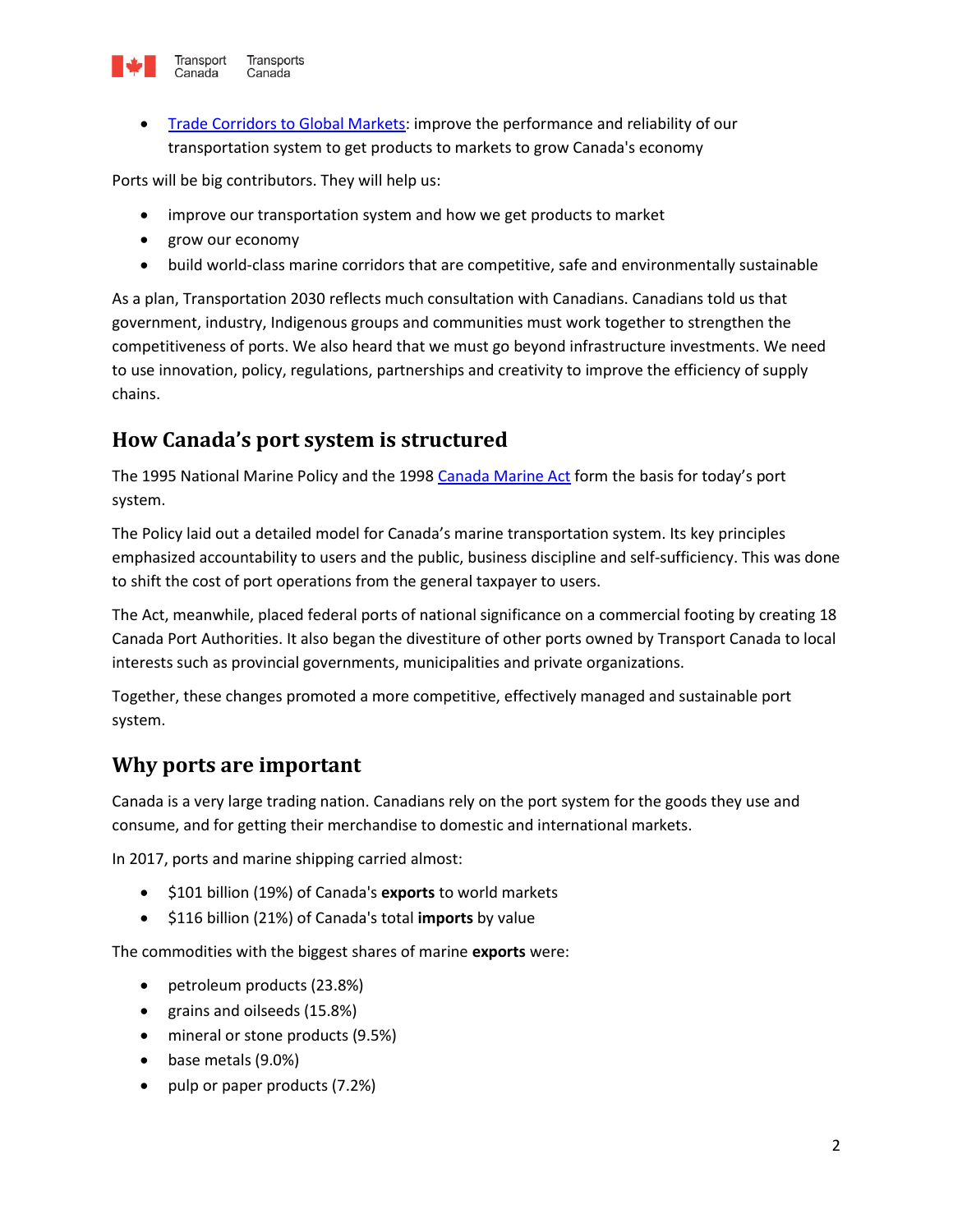

The commodities with the biggest shares of marine **imports** were:

- petroleum products (17.8%)
- machinery (14.6%)
- motor vehicles and parts (11.7%)
- base metals (8.9%)
- chemical products (7.7%)

Canada Port Authorities alone handled about 60% of Canada's marine commercial cargo tonnage.

Ports play an important role in supporting economic development and enabling trade with the world. In Canada, ports:

- support local and regional economic development
	- o They help local industries and provide well-paying, middle-class jobs
- contribute over 213,000 direct and indirect jobs and over \$25 billion to Canada's gross domestic product (according to a recent study by the Association of Canadian Port Authorities)

Their contribution affects communities and Canadians across the country, whether they are near a port or far away.

Ports are an important part of the supply chains and gateways to the world. They are also important members of the community. They manage lands often at the heart of municipalities and build partnerships with communities and Indigenous groups. Canada Port Authorities also have important regulatory functions in the areas of marine safety and security, and environmental protection. Canadians have a clear interest and stake in these areas.

### **Why we are reviewing Canada Port Authorities**

The Canada Port Authority system has served Canada well by supporting regional economic development and international commerce. But, over the past 20 years, the operating landscape has changed greatly. And it will likely continue to change at a greater pace. These changes mean new challenges and opportunities. We need to re-examine Canada Port Authorities to ensure our nation continues to be well-positioned to innovate and compete.

Key drivers of change include:

- an evolving marine industry
- reconciliation with Indigenous peoples
- local communities
- environmental protection and climate change
- safety and security
- governance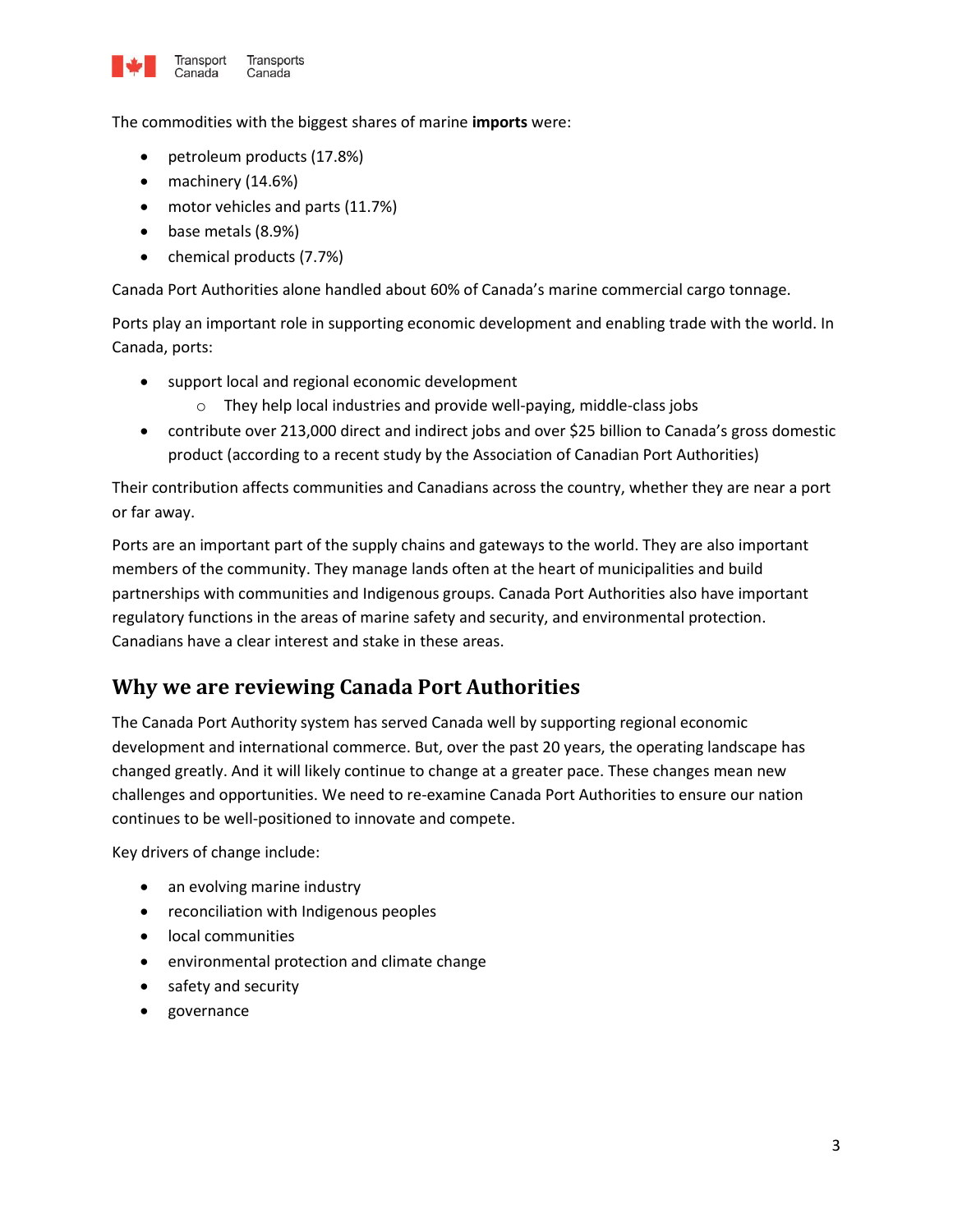

### **An evolving marine industry**

#### **Marine industry consolidation**

The shipping industry has undergone a period of major restructuring. As of April 2018, only 10 shipping lines control more than 87% of deep sea shipping container capacity. Some members of the shipping industry are concerned with these mergers and acquisitions. They worry about issues like competition, carrier instability and services offered.

The shipping industry is ordering new, larger container ships to realize economies of scale. 20 years ago, the standard ship size was Post-Panamax. It could carry 4,000 to 8,000 twenty-foot equivalent units (TEUs) or standard-sized metal container boxes that can be transferred between ships, trains and trucks. Today, major ship building yards around the world are working on ships with 22,000 TEU capacity. Consolidation may mean that shipping companies use fewer of these larger ships to optimize their services on each trade route.

The consolidation of the shipping industry and the growth in ship sizes may deeply affect the port sector and our economy. How? By the number of ports at which ships call and the infrastructure and logistics services needed to support them. This consolidation will likely mean much more traffic for certain ports and added pressure to improve the efficiency of facilities and marine, rail and road connections.

#### **Digital connectivity**

Technology is evolving. We now have:

- autonomous vessels
- expended use of blockchain applications
- big data
- artificial intelligence
- [Internet of Things](https://www.getcybersafe.gc.ca/cnt/rsks/ntrnt-thngs/index-en.aspx)

We expect technology to fundamentally change the maritime industry. How? By connecting everyone and everything in the supply chain. We may be able to help improve and streamline supply chain operations by gathering, sharing and analyzing data more effectively and securely.

How the marine sector adopts these technologies will be important. Ports are convergence points in the supply chain, so they will need to be at the centre of these innovations. They will need to work more closely with their users to maximize:

- coordination of supply chain logistics
- convergence across marine, road and rail suppliers, carriers and operators

Early adopters will set the pace for the marine industry, as they do in other sectors. They will likely gain greater benefits such as a larger client base and secure, broader access to global value chains for their national economies.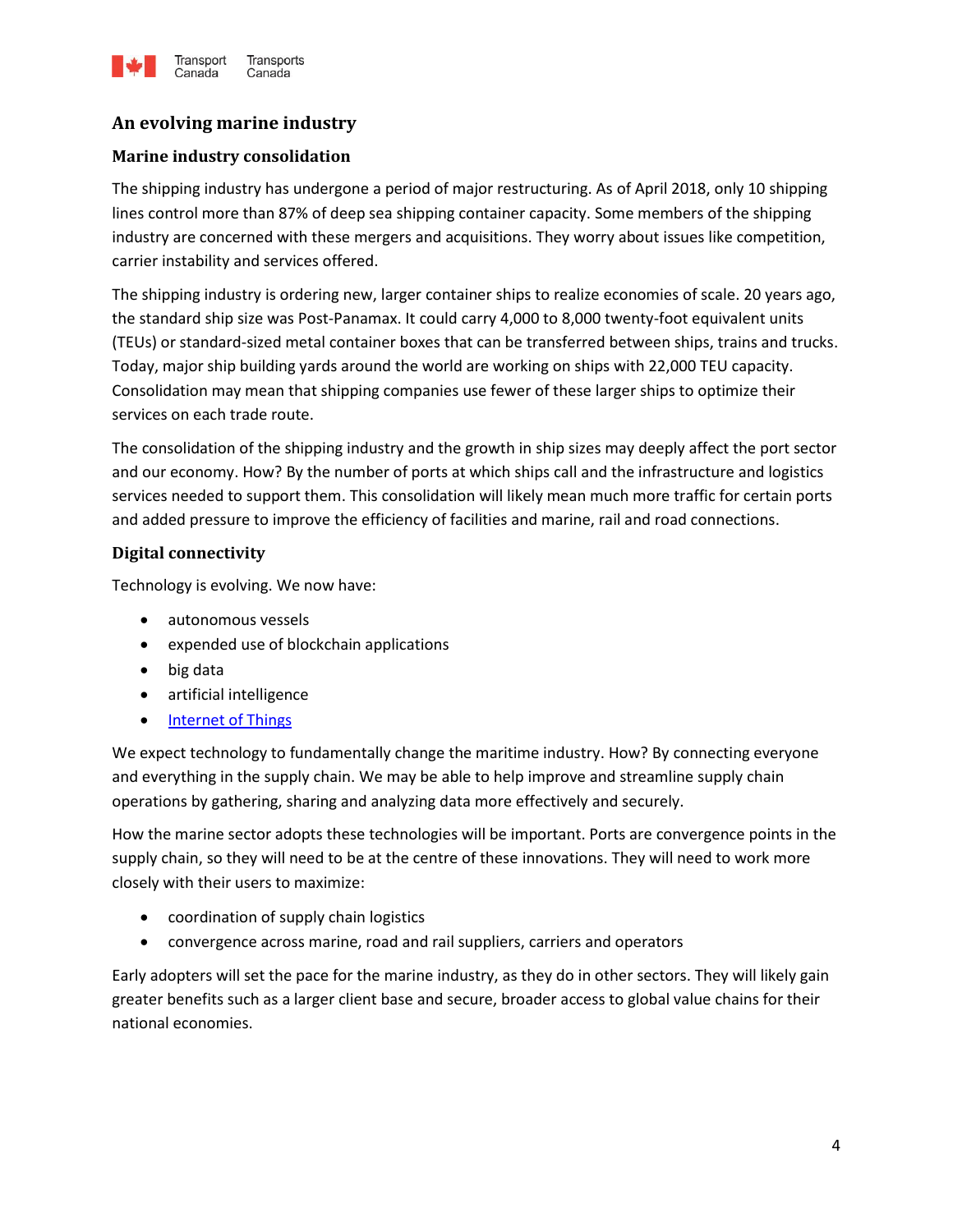

#### **People**

People continue to be the heart of the marine sector's ability to support the economy and ensure the reliability of Canada's supply chains. For many years, the marine sector has been a source of quality jobs with good wages, stability and benefits.

During this time, transportation and logistics companies have consistently reported difficulty in keeping enough skilled and qualified workers at all levels. This problem could weaken regional economic development and trade if we don't take action.

New technologies and automation in several ports worldwide may mean many changes for the Canadian marine labour market. Technology has made ports more productive and has opened up new career possibilities, including for underrepresented groups.

Together, we need approaches for adapting workforce training systems to best support current and future workers. Government, employers, academic institutions and individuals will need to evolve and better understand the opportunities and challenges associated with the future of work in the sector. By working together, we can ensure our workforce is prepared and can successfully adapt to an everchanging labour market.

#### **Reconciliation with Indigenous peoples**

We are working to renew the relationship with First Nations, Inuit and Métis peoples based on the recognition of rights, respect, cooperation and partnership. Well over 100 Indigenous communities across Canada live and practice their protected rights near ports. These communities are diverse and how they interact with ports can vary a lot. Port-related activities may affect Indigenous communities, so Canada Port Authorities need to work closely with them to understand their concerns and needs.

We have done a lot of work toward reconciliation, including through the \$1.5 billion Oceans Protection Plan. The plan is made up of many initiatives to:

- improve marine safety
- improve responsible shipping
- protect our marine environment
- offer new possibilities to work with Indigenous communities

Some Indigenous communities have expressed a desire to see Canada Port Authorities reflect our commitment to reconciliation.

The partnerships between Canada Port Authorities and Indigenous communities vary. Both the Canada Port Authorities and Indigenous communities have shown they can build partnerships around concrete issues and can advance their interests through these relationships. But federal and Indigenous partners need to do more to come together. The perspectives and concerns of Indigenous communities are important factors that will shape the future of Canada Port Authorities.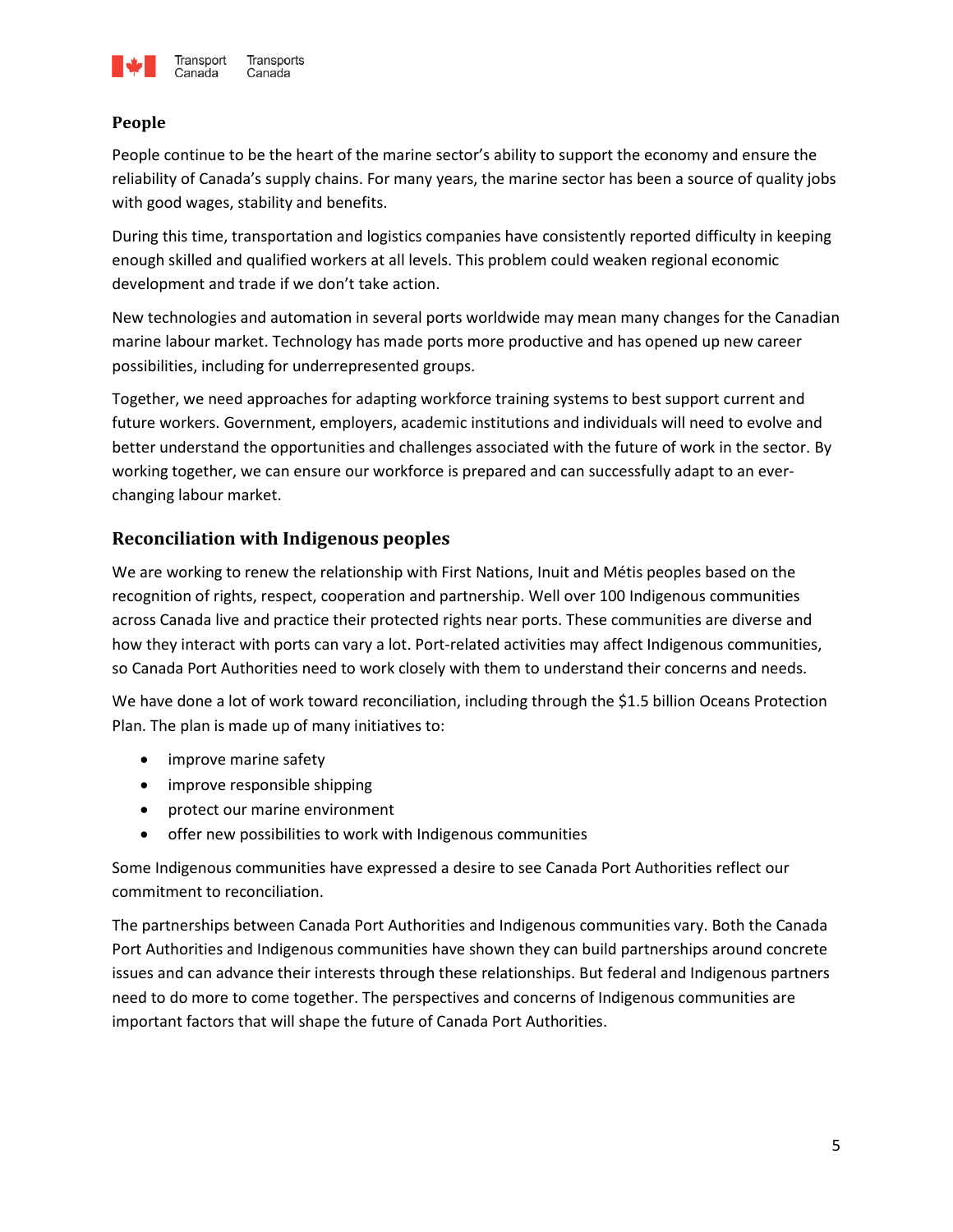

#### **Local communities**

Port cities are dynamic. Ports provide a long-term basis for local socio-economic development. They once served to welcome newcomers, and continue to generate jobs and provide goods.

But ports can also create challenges for local communities. Port operations as well as truck and rail connections can affect quality of life, such as through noise, traffic and poor air quality. Some communities, both in large and small cities and towns, have expressed concern that port activities occur without enough local involvement and at their expense.

Leading ports understand that working together with local communities is becoming very important to facilitating port development and operations. Examples of what ports are doing to include:

- hosting open houses to explain their major projects
- starting good neighbour committees
- talking with Canadians on social media

Through efforts such as these, ports can continue to provide local benefits while working to lessen negative effects.

Together, we will need to do more to make sure community partnerships effectively inform the pace of change at our ports. As trade grows, local communities will keep advocating for liveable communities. Ports will need to create and maintain community partnerships. This will affect how they share objectives and solve challenges.

#### **Environmental protection and climate change**

We are working to protect the environment and address climate change. It is one of our priorities. The [Pan-Canadian Framework on Clean Growth and Climate Change](https://www.canada.ca/en/services/environment/weather/climatechange/pan-canadian-framework.html) is our plan to grow our economy, reduce emissions and build resilience to a changing climate.

The transportation sector is a key part of this plan. It includes many actions to reduce greenhouse gas emissions from all transportation modes (marine, air, rail and road). It calls for the federal, provincial, and territorial governments to invest in building more efficient trade and transportation corridors, including investments in ports.

Ports must do their share to better protect the environment, and serve as environmental stewards. Canada Port Authorities:

- have added environmental and sustainable development practices and oversight into their governance structures
- have put environmental management systems in place based on internationally-recognized standards
- are global leaders through the Green Marine partnership, which helps them:
	- o reduce the environmental footprint of the marine sector
	- $\circ$  focus on other issues such as local air quality and protecting marine species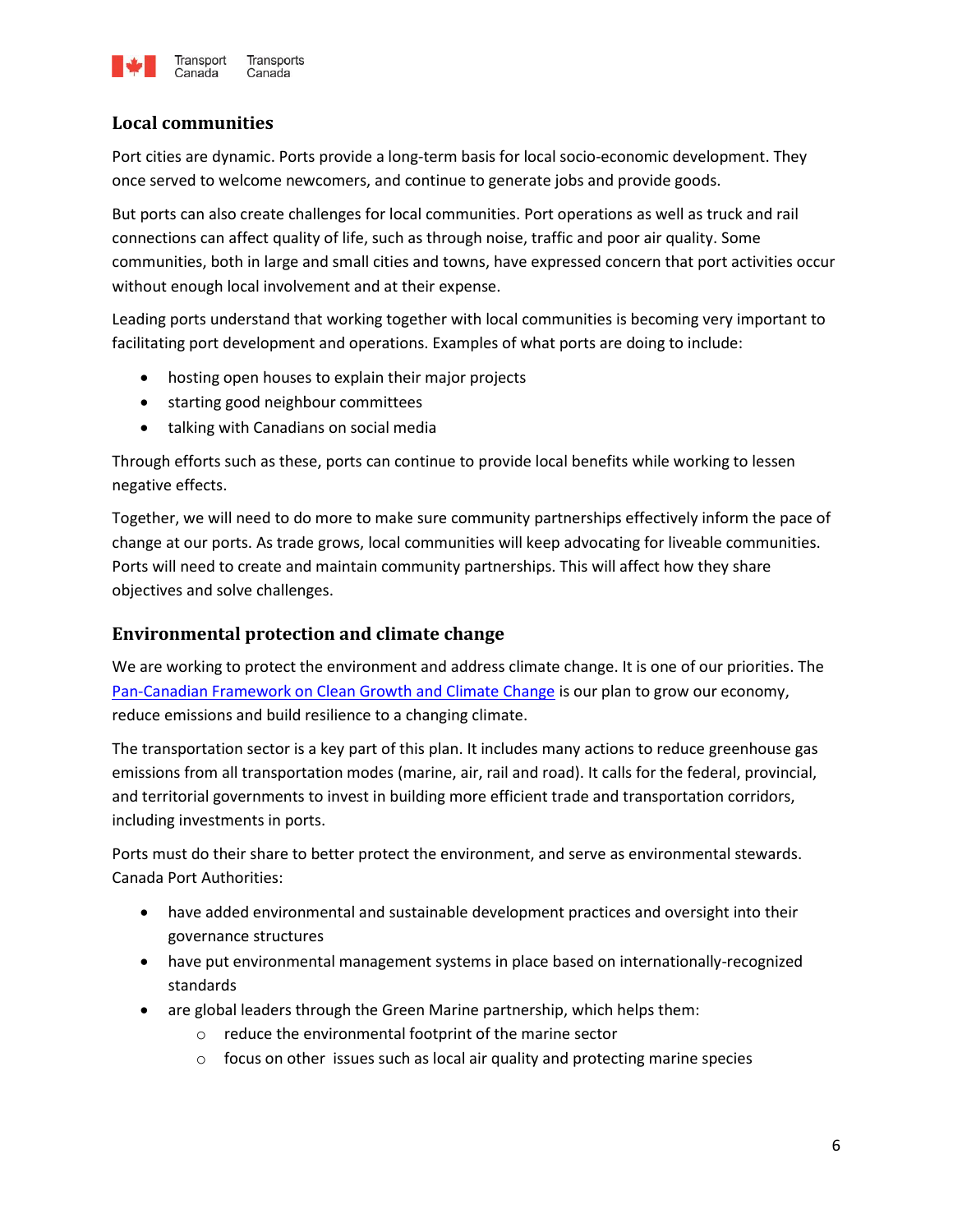

Ports contribute to a greener, low-carbon transportation system. Such a transportation system creates new economic opportunities and good jobs and helps Canada remain an environmental world leader.

Together, we need to pay attention to the role ports play in environmental regulation and to their ability to adapt, build resilience and adequately prepare for climate risks. Why? As trade and transportation intensify, and as we better understand the effect of climate change, we will need to monitor and talk about the environmental effects of port-related activities.

#### **Safety and security**

As Canadians, we enjoy a high degree of security. But world events show us that the maritime transportation system is not immune to safety and security threats. These threats could affect our physical and socio-economic well-being. This means we must secure our important port infrastructures and related transportation systems. This will make sure that criminal and security threats do not weaken the competitiveness of our ports.

Today, our maritime transportation system is more complex and interconnected than ever. The system involves much more than just vessels and port-specific activities. Every year, over 2.5 million TEUs move through our ports to be delivered by truck and train. The multimodal nature of Canada's port sector means that government and private sector partners need to take a broad view. Plus, the increasing reliance on automated systems and emerging technologies adds even more considerations.

Over the last two decades, we have been investing to secure our ports. Human and technical investments include:

- enhanced cargo screening
- advanced notification requirements for vessels
- automated targeting systems
- gamma-rays
- ion mobility spectrometers
- trace detection systems

These investments allow goods and people to transit safely and security through our ports.

Canada has a reputation as a trusted and effective maritime trading nation. But port users and operators depend on clear norms and procedures. Some industry players are moving forward with their own solutions to make marine transportation more efficient and secured.

For example, new blockchain applications show that security and the economy are two sides of the same coin. Regulations and practices will need to keep pace with an evolving safety and security landscape. And so will the partnerships across federal departments, provinces, communities, the private sector and international community that strengthen our performance in this area. How we adapt and advance collaborative solutions in this area will influence whether our reputation continues to constitute an advantage for our ports.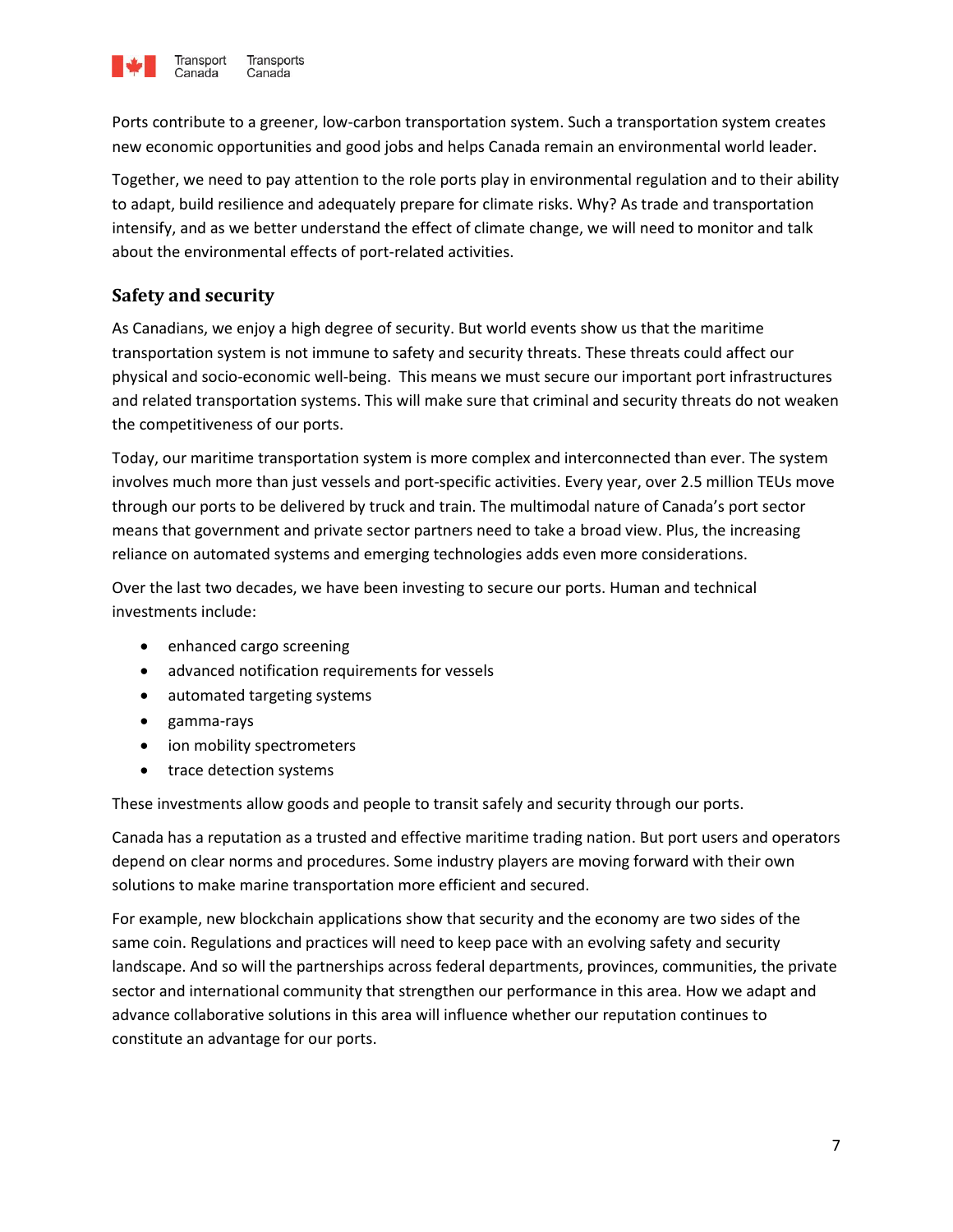

#### **Governance**

Canada Port Authorities are federally incorporated, non-share corporations. They operate at arm's length from the federal government. They fulfil important public policy objectives such as:

- supporting economic development
- performing many regulatory functions relating to safety, security and environmental protection

They must be financially self-sufficient. We designed the corporate structure of Canada Port Authorities to let them be both sound businesses and accountable, transparent managers of public assets.

We established this governance model 20 years ago. It was suitable for the maritime sector and was rooted in the regional and socio-economic conditions and markets of those times. As our ports and neighbouring communities have prospered, we are seeing many new challenges. These challenges sometimes expose the potential limitations of this governance model to meet either:

- new demands
- the desire for greater scrutiny and accountability when they seize large development opportunities

The 2016 *Canada Transportation Act* review examined, in part, whether we needed to make changes to the current policy and legislative frameworks for port authorities to support our:

- economic growth and prosperity
- trade interests
- international competitiveness

The review suggested we need to do more work about:

- how ports are legally constituted, governed, and financed
- how to could support clearer approaches to planning and growth across the port system

As well, we note above that some Indigenous groups and municipalities have expressed a desire:

- for ports to respond better to their concerns
- to be more involved in decision-making activities that affect their interests and quality of life

While the Canada Port Authority system has proven to be strong, we now need to consider how the Canada Port Authority model can better reflect and align global and local considerations while maintaining a strong commercial orientation to day-to-day operations.

### **Engagement questions for the review**

The review will be evidence-driven. It will propose an updated model for Canada Port Authorities that helps them to continue supporting sustainable and inclusive economic growth.

It will examine the changing landscape under five key streams:

- [Innovation and trade logistics](#page-8-0)
- [Partnering with Indigenous peoples](#page-8-1)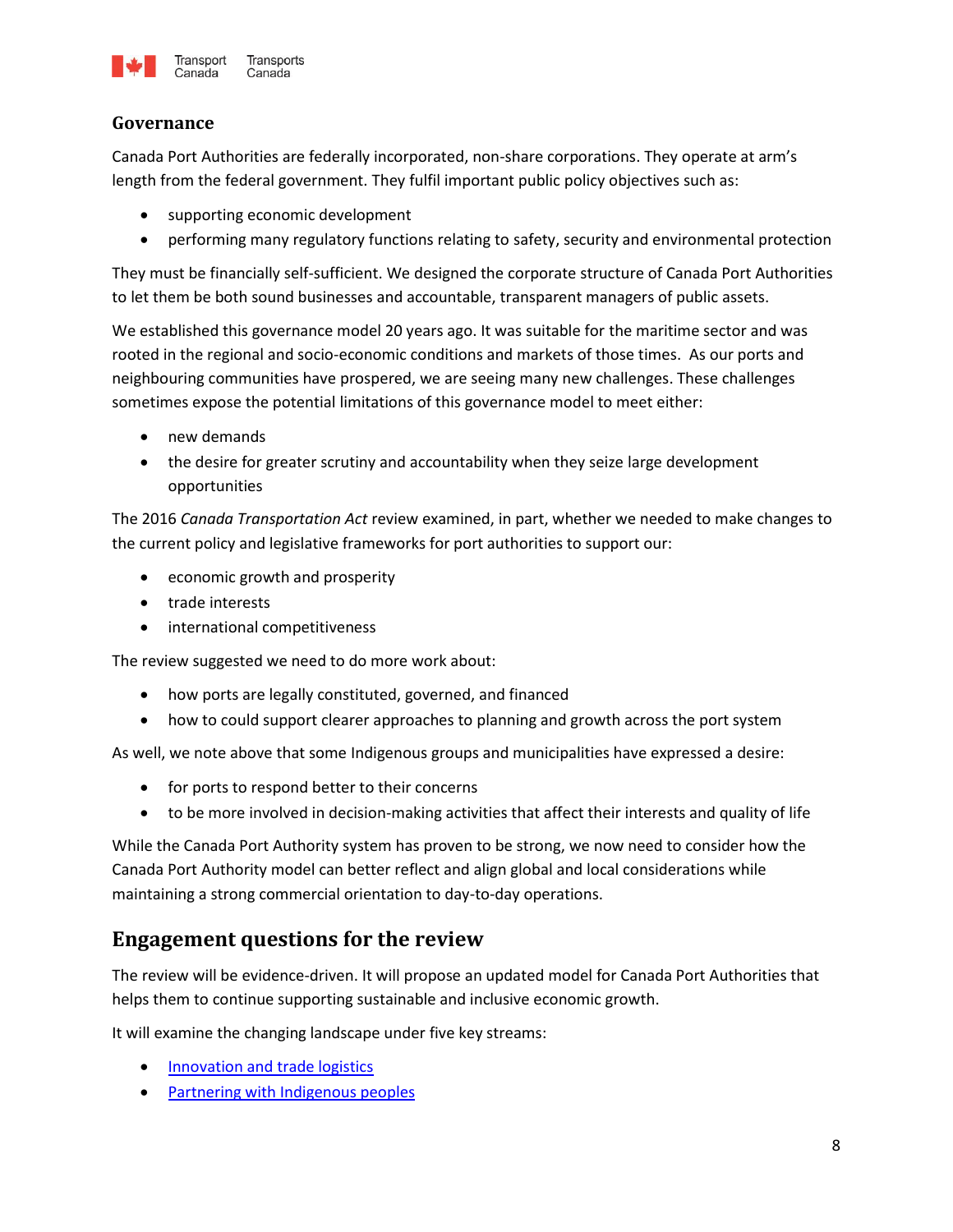

- [Sustainability of ports and communities](#page-9-0)
- [Port safety and security](#page-9-1)
- [Port governance](#page-10-0)

Based on your knowledge of Canada's port system and Canada Port Authorities, we invite you to consider the following questions and we welcome your input.

#### <span id="page-8-0"></span>**Innovation and trade logistics: review stream 1**

This stream will look at how to position ports in relation to key socio-economic and technological trends. Through this stream, the review aims to better understand how ports can continue to:

- support economic development and trade
- improve job opportunities
- respond to new technologies

More specifically, this stream will examine:

- marine transportation in Canada and the trade and traffic outlook, the role of ports in the supply chains and attributes of port competitiveness
- emerging socio-economic trends and changing technologies that affect ports and supply chains, and the ability of the port system to respond to opportunities and challenges created by these trends

**Q1. What trends will affect port operations and supply chains, and who are the port partners that are key to adapting to these trends?**

**Q2. Do ports have the appropriate infrastructure and supply chain integration in place to support future demand for transportation services?**

#### **Q3. What strategies could link business to research, and research to learners in support of innovative solutions and greater competitiveness?**

#### <span id="page-8-1"></span>**Partnering with Indigenous peoples: review stream 2**

This stream will look at how Indigenous perspectives can inform and shape the role of Canada Port Authorities in carrying out their mandate, particularly with respect to enabling partnerships for fostering socio-economic growth.

More specifically, this stream will examine:

- opportunities for Canada Port Authorities to reflect Canada's commitment to reconciliation with Indigenous peoples
- ways to promote and integrate understanding of Indigenous perspectives, including the needs and concerns of Indigenous groups, to explore available means for achieving mutually beneficial objectives

**Q4. How can Canada Port Authorities ensure their activities acknowledge Indigenous perspectives and values?**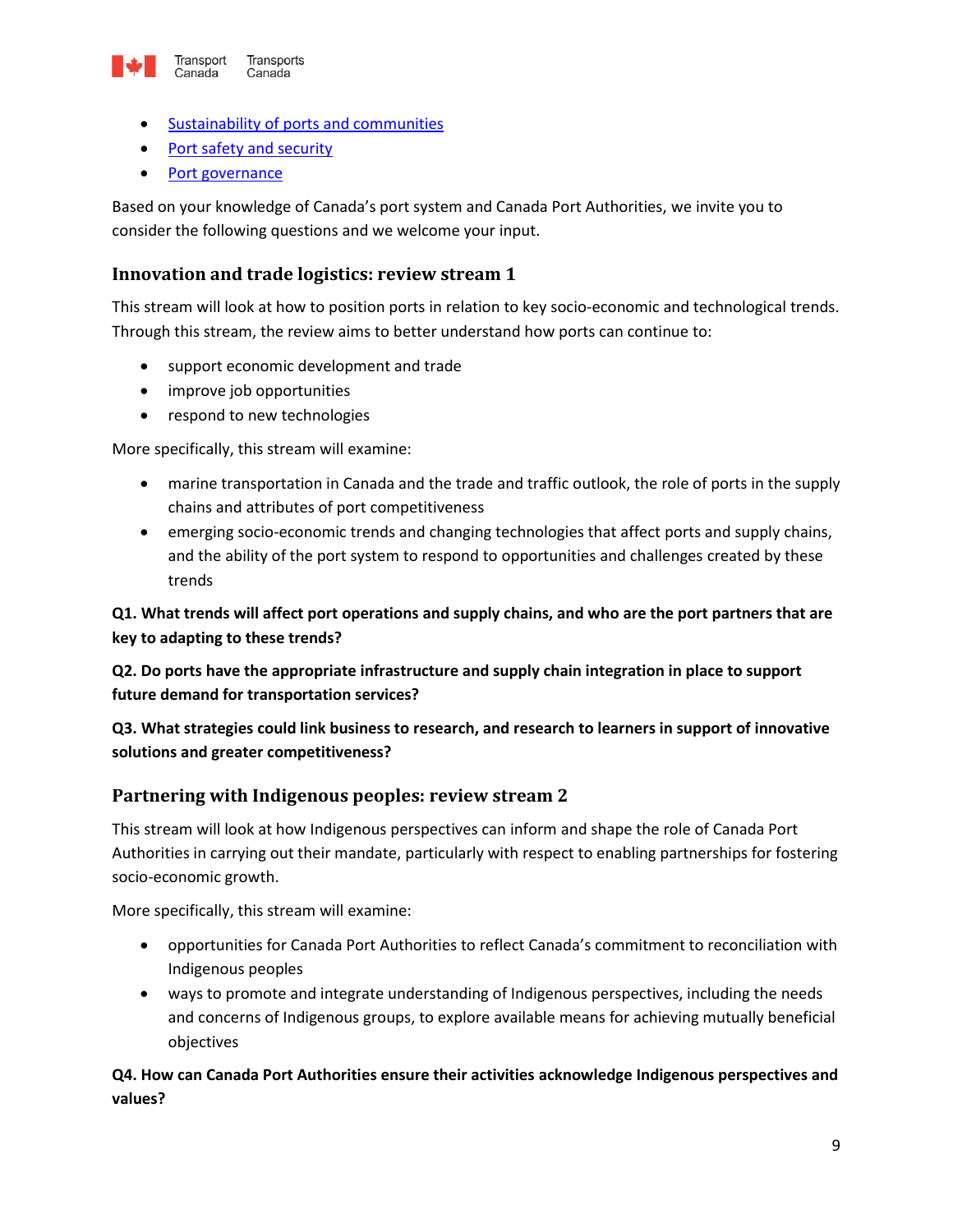

**Q5. How can Canada and Canada Port Authorities best identify opportunities to develop mutually beneficial partnerships with Indigenous groups?**

**Q6. What current practices at Canada Port Authorities reflect to Government's commitment to reconciliation with Indigenous peoples and what additional steps can be taken?**

#### **Sustainability and port communities: review stream 3**

This stream will look at:

- <span id="page-9-0"></span> Canada Port Authorities' role in an environmentally responsible and low-carbon transportation system and how they can be more resilient in the face of climate risks
- how Canada Port Authorities can contribute to building healthy communities and integrate local perspectives in carrying out their mandate

More specifically, this stream will examine:

- Canada Port Authorities stewardship functions in support of environmental protection and sustainability
- the environmental liability of Canada Port Authorities as well as options for strengthening the federal government's environmental oversight role
- Canada Port Authorities accountability measures and relationships with local communities

#### **Q7. How can ports ensure their operations and future development remain environmentally sustainable and adapted to climate risks?**

**Q8. How can Canada Port Authorities contribute to building healthier communities?**

#### **Q9. What mechanisms could be put in place to increase Canada Port Authority transparency relating to their environmental performance?**

#### <span id="page-9-1"></span>**Port safety and security: review stream 4**

This stream will look at ways to enhance port safety and security in an evolving operating environment while advancing the goal of efficient movement of goods.

More specifically, this stream will examine:

- safety and security challenges to port operations
- private sector led approaches and solutions to maritime transportation services that can enhance security of our ports and related supply chain
- opportunities to strengthen partnerships between public and private sectors to advance new solutions and processes

#### **Q10. What are the current and emerging safety and security challenges facing Canadian ports?**

**Q11. What new actions and public-private collaborative efforts could be pursed to enhance safety and security at Canada's ports?**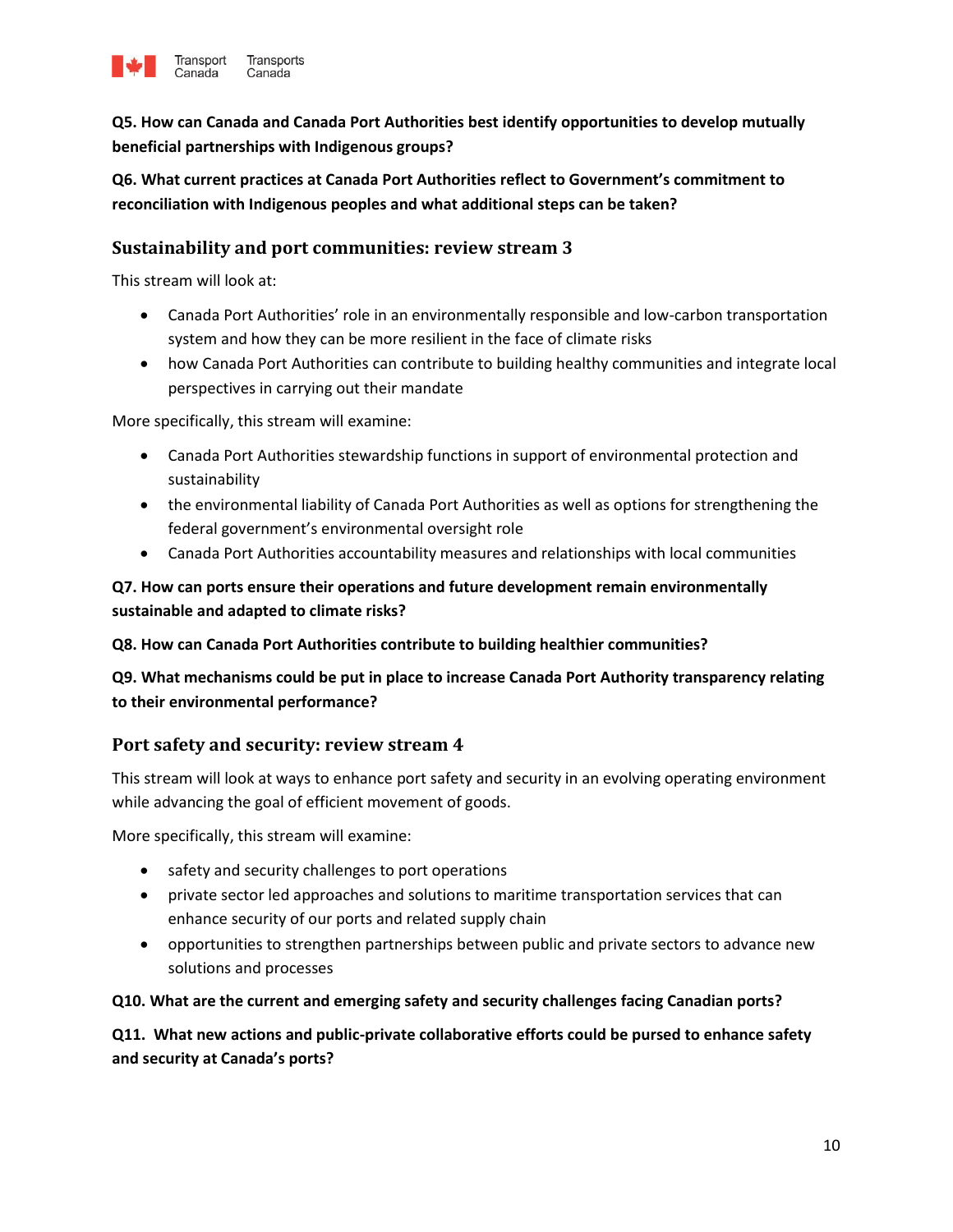

#### <span id="page-10-0"></span>**Port governance: review stream 5**

This stream will look at ways to modernize the governance framework for Canada Port Authorities to seize the opportunities presented by a changing landscape, and to position themselves for success well into the future. More specifically, this stream will examine:

- opportunities to strengthen the governance framework of Canada Port Authorities, including examining government oversight and approaches for optimizing responsiveness to users
- models to enhance the delivery of regulatory functions while ensuring accountability and transparency
- tools and approaches, including financial instruments, that can support smarter planning and growth at ports and across the Canada Port Authority system

**Q12. Does the current governance model enable Canada Port Authorities to effectively manage their assets, support economic development and deliver their regulatory duties?**

**Q13. What models or approaches could be pursed to ensure Canada Port Authorities are more responsive to user and local perspectives?**

**Q14. Do Canada Port Authorities have the tools and partnerships they need to respond to an evolving maritime sector?**

## **Submitting your input**

Please submit your submissions either:

- **.** directly at [Let's Talk Transportation](https://letstalktransportation.ca/)
- by email: [tc.portsreview-examendesports.tc@tc.gc.ca](mailto:TC.Portsreview-Examendesports.TC@tc.gc.ca)

### **Further work and engagement**

At Transport Canada, we will work with external experts to conduct research and analysis on various topics, including:

- traffic trends and forecasts
- the role of Canada Port Authorities in Canada's supply chains
- competitiveness barriers and opportunities
- innovation and best practices in port operations
- port governance, financing and service delivery models

As part of this review, we will conduct engagement activities throughout 2018 with stakeholders and partners, including:

- Indigenous groups
- provincial and municipal governments
- Canada Port Authorities
- industry
- academia and experts